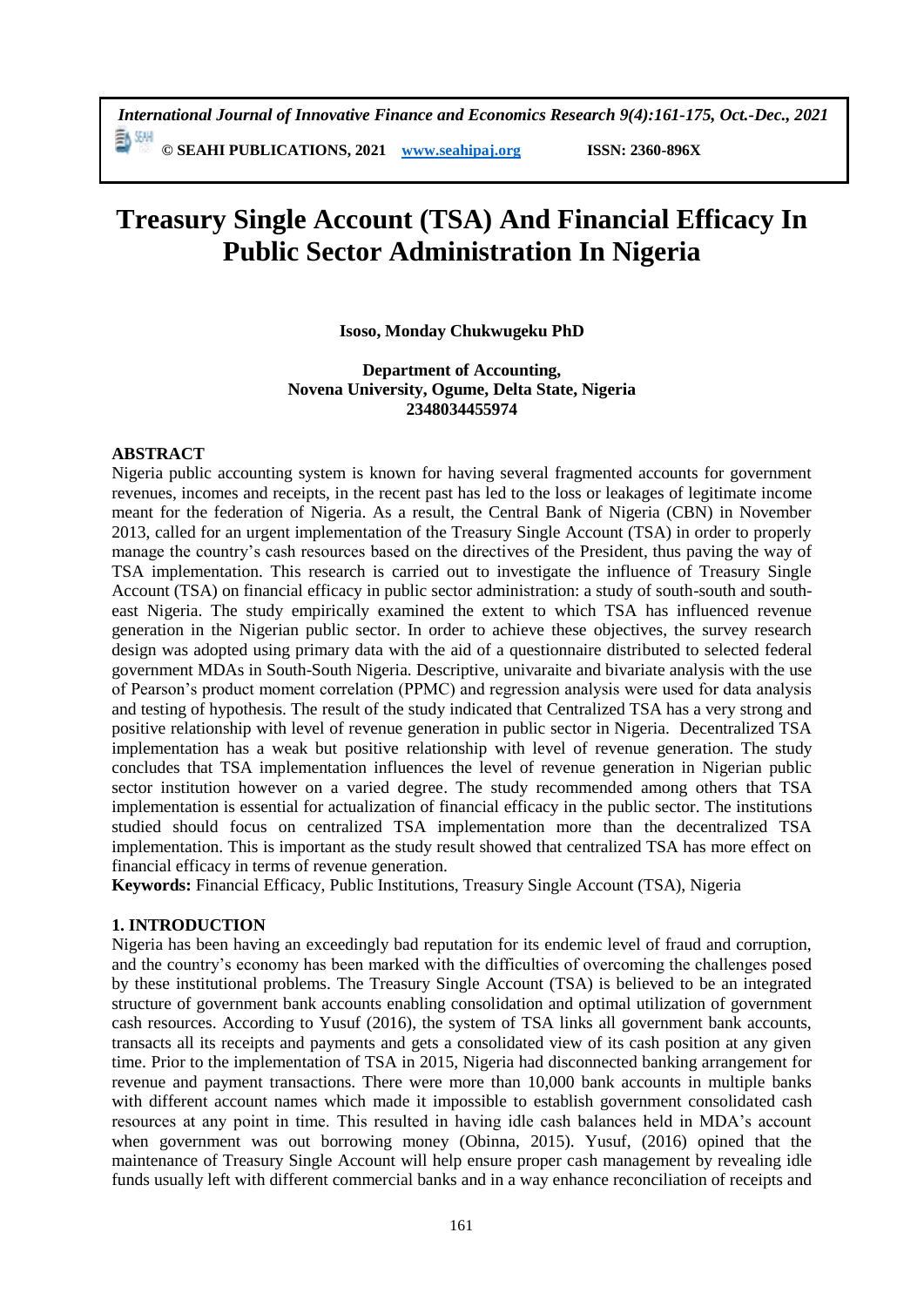payments. In this way Adebisi and Okike, (2016) stated that TSA is accepted to be an efficient and effective means of managing government revenue generation and system that provides and enforces sufficient self–control mechanism on revenue generation and budget implementation using a daily return from account balances of various MDAs into a central account.

The directive of Mr. President in 2015 that all moneys belonging to the federal government be paid into single account is assumed a bold step in the right direction. Nigeria public accounting system of having several fragmented accounts for government revenues, incomes and receipts, in the recent past has led to the loss or leakages of legitimate income meant for the federation of Nigeria. The Central Bank of Nigeria (CBN) in November 2013, called for an urgent implementation of the Treasury Single Account (TSA) in order to properly manage the country's cash resources. The CBN stated this in a communiqué at the end of its 235th Monetary Policy Committee (MPC) meeting where it noted that a TSA is an essential tool for consolidating and managing governments' cash resources. Oman, (2015) stated that countries with fragmented government banking system establishment receives priority in the public financial management reform agenda. The CBN also expressed concern that the federal government's debt had also risen considerably along with its deposits at the deposit money banks. This underscores the immediate need for TSA implementation. The continued delay in returning government accounts to the Central Bank is adding to the huge cost of government debt due to poor cash flow management, (CBN, 201421). In view of these issues, the researcher therefore, intends to assess the extent to which TSA affects the financial efficacy in administration of the public sector in South-South and South-East Nigeria by specifically looking at financial efficacy in revenue generation with the implementation of TSA.

#### **1.1 Conceptual Framework**

This framework identified the dependent and independent variables. They are Treasury Single Account (TSA) which constitutes the independent variable and financial efficacy in public sector administration which is dependent variable. The study used the diagram in figure 1.1 to illustrate the interaction of independent variables (TSA)) and the dependent variable Financial efficacy in public sector administration.



Figure 1.1 Conceptual framework (Source Author's concept, 2021)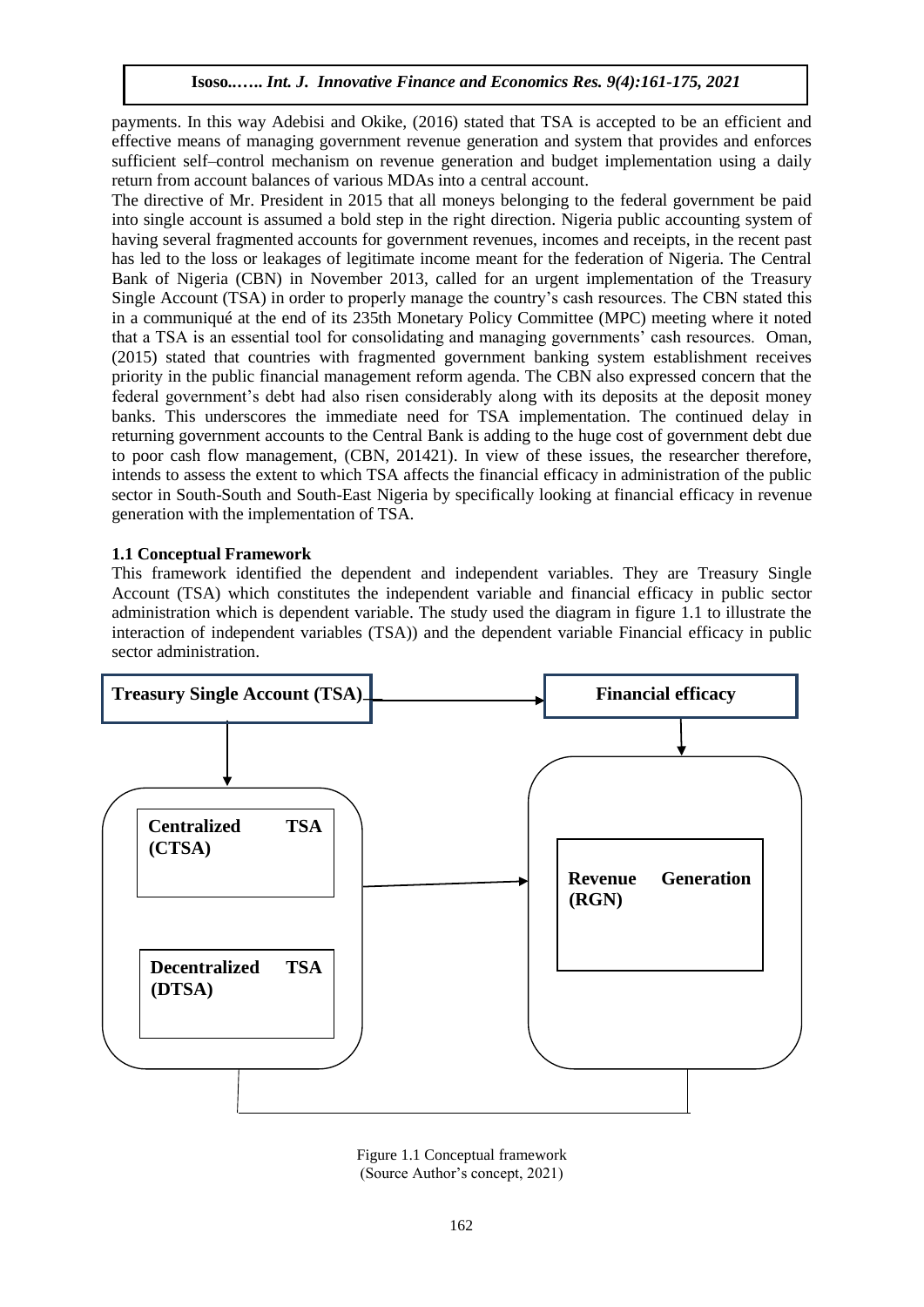#### 1.2 **Study Aim and Objective**

The aim of this study is to assess the degree of the relationship between treasury single account and financial efficacy in public sector administration in South-South Nigeria. Specifically, the objectives of the study are:

- To determine the relationship between centralized Treasury Single Account (TSA) and revenue generation in Nigeria.
- To ascertain the relationship between decentralized Treasury Single Account (TSA) and revenue generation in Nigeria

#### **1.3 Research Questions**

- What is the relationship between centralized TSA and the level of revenue generation in the Nigerian public sector?
- What is the relationship between Decentralized TSA and the level of revenue generation in the Nigerian public sector?

#### **1.4 Research Hypothesis**

- H<sub>0</sub>1: Centralized TSA does not have any relationship with revenue generation in the Nigerian public sector.
- **H02:** Decentralized TSA does not have any relationship with revenue generation in the Nigerian Public sector.

## **2. REVIEW OF RELATED LITERATURE**

#### **2.1 Conceptual Review**

# **Concept of Treasury Single Account (TSA)** "

Treasury single account is a process and tool for effective management of government's finances, banking and cash positions. According to Abdullahi et al. (2019), TSA is defined as a bank account linked through which the government carries out all its receipts and payments and gives a centralized view of government cash resources. The unity principle ensues from the fusion of all cash irrespective of its sources, but it is important to separate individual cash transactions for reporting purposes and to achieve the accounting system being opened not by depositing cash transaction in unknown specific bank accounts (Olorunnishola & Fasina, 2018). Stephenie (2017), describes TSA as an integrated structure of government bank accounts that gives a view of cash resources of government based on the principle of consolidation of cash and treasury upon which the government performs all its receipts and payments for control and reporting purposes. The main thrust of TSA implementation is to maximize the use of public fund through concentration and reduction in float costs. The design of TSA is to capture detailed information about the government's cash resources and spending daily. However, capturing timely information on cash balances and flows is not enough if balances are not immediately available to the treasury because of the lack of formal authority, or due to lengthy accounts and payment processes. The ability to display cash inflows and outflows and balances on the TSA account is imperative in improving cash management (Olorunnishola & Fasina, 2018).

In simple terms, TSA is a public accounting system using a single account, or a set of linked accounts by government to ensure all revenues, receipts and payments are done through a Consolidated Revenue Account (CRA) at the Central Bank of Nigeria (CBN). All government MDAs remit their revenue collections to the CRA through their individual commercial banks on a fee-for-service remuneration basis. Pallanayak and Fainboim (2011), defines TSA as a unified structure of government bank account enabling consolidation and optimum utilization of government cash resources. It is a system in which all Government revenues (receipts, income) collected by deposit money banks (DMBs) are transferred into a single account with the Central Bank of Nigeria (CBN). Treasury Single Account is a public accounting system under which all government revenue, receipts and income are collected into one single account, usually maintained by the country's Central Bank and all payments done through this account as well (Sailendra & Israel 2011).

#### **Centralized Treasury Single Account**

According to IMF working paper (2010), there are several variants of the TSA structure, they can be broadly grouped into two categories centralized and decentralized TSA structure. The TSA systems established in most countries fall somewhere in between these two models and involve various types of bank accounts. A purely centralized structure is one in which all revenue and expenditure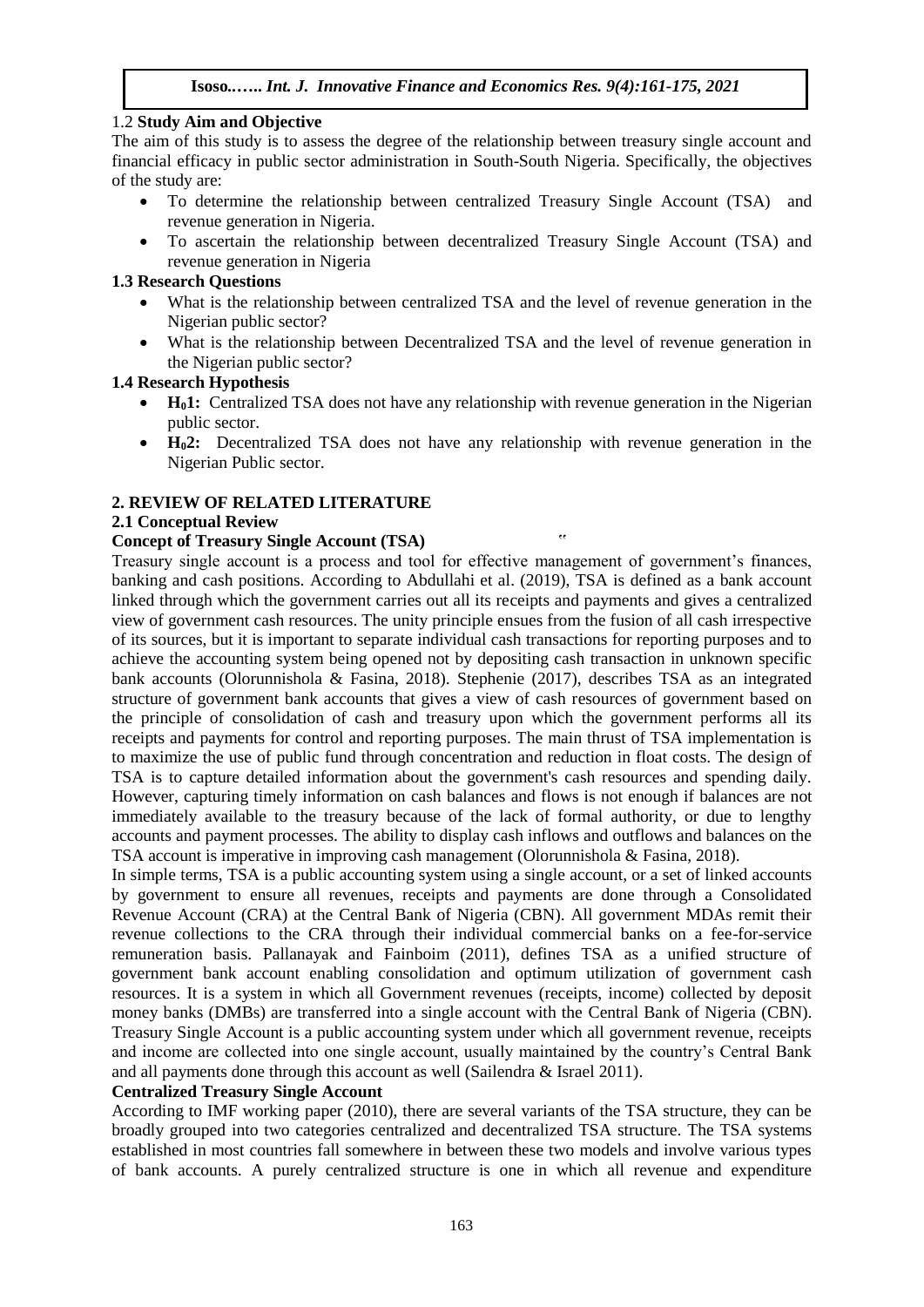transactions of the government go through a single account generally maintained with the apex bank. At the other extreme, a TSA could be virtually operational even though line agencies—down to the lowest level in the organizational hierarchy—are allowed to retain separate transaction accounts in the banking system. However, in the latter case, balances in all transaction accounts should be swept into the TSA main account at the end of each day. In some countries, the TSA is composed of a single bank account (sometimes with subsidiary ledger accounts) at the central bank, which is operated either by a centralized authority (such as the treasury and its regional units) or by a number of budget institutions.



**Figure 2.1 Centralized Payment Model of TSA** Source Adapted IMF (2010)

This system involves concentration of authority at the treasury to process transactions, and access and operates the TSA. In this case, the treasury (supplemented in some countries by a network of regional treasuries) provides payment services for spending agencies and has the exclusive authority to operate the TSA, including its regional treasury sub-accounts. The budget institutions submit their payment requests to the centralized authority/treasury before making payments.

#### **Decentralized Treasury Single Account**

In the decentralized system of TSA, budget institution's transactions are tracked, accounted for, and managed through a well-developed general ledger system. However, there are countries (e.g., Sweden) that have several linked bank accounts outside the TSA main account—with their balances automatically swept off at the end of each day. Individual line agencies are allowed to have separate transaction accounts and operate them. The TSA in this case is organized along the following lines (i) accounts for individual spending agencies are opened either at the central bank, or with commercial banks; in both cases, then accounts must be authorized by the minister of finance; (ii) these accounts are zero balance accounts, with money being transferred to the accounts as specific approved payments are made; (iii) the balances in the accounts are automatically swept at the end of each day (where the banking infrastructure allows daily clearing) to the TSA main account; and (iv) the central bank consolidates the balances in all the government accounts at the end of each day. Special ledger arrangements may be required in cases where the authority to operate the government bank accounts is centralized, particularly if some entities have legal authority to retain self-generated funds, or if there are legal requirements that the funds of social security institutions be maintained separately from other funds. Sometimes, multilateral and/or bilateral donors, even if they agree to manage their aid resources through the TSA, may request that such arrangements be set up in order to ring-fence the loans or grants they provide. This would require sub-accounts within the TSA and/or the development of a comprehensive treasury ledger system to track, account for, and report on specific flows through the bank accounts.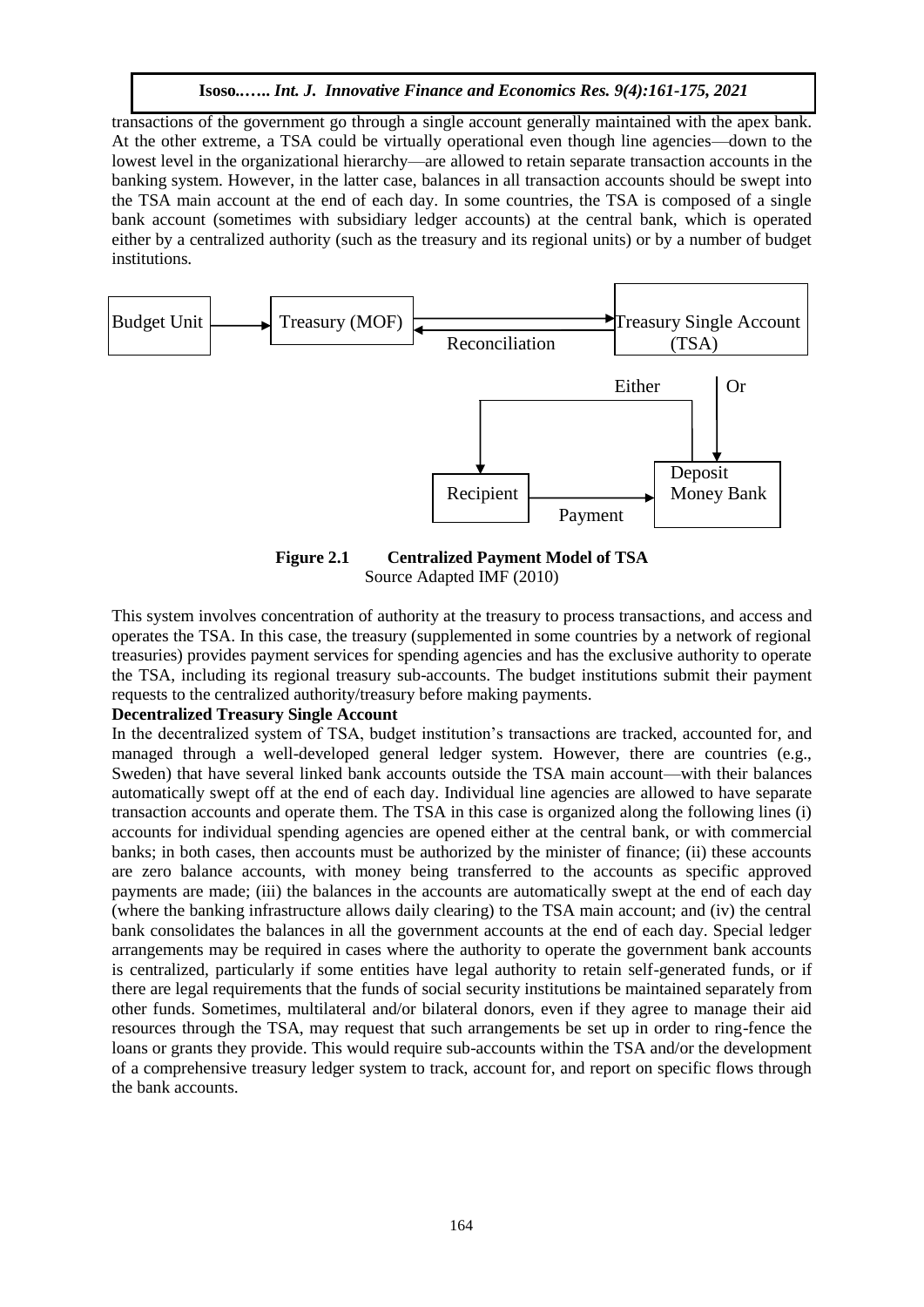**Isoso***..***…..** *Int. J. Innovative Finance and Economics Res. 9(4):161-175, 2021*



*Figure 2.2 Decentralized TSA Payment Structure Source Adapted IMF (2010)*

Under the decentralized model, individual budget agencies process and make payments directly to suppliers and account for these transactions through a TSA system. Modern technology allows electronic links between spending agencies, the central bank, the commercial banks, and the treasury. The treasury sets the cash limits—monthly or quarterly—for the total

#### **Essential Requirements of Treasury Single Account**

IMF (2010) in its paper titled Treasury Single Account Concept, [Design, and Implementation Issues](https://www.imf.org/external/pubs/ft/wp/2010/wp10143.pdf)  outlined the essential requirement of operating a Treasury Single Account as

i. Government agencies are not to operate ANY bank account under any guise, outside the purview and oversight of the Treasury.

ii. The consolidation of government cash resources should be comprehensive and encompass all government cash resources, both budgetary and extra-budgetary. This means that all public monies, irrespective of whether the corresponding cash flows are subject to budgetary control or not, should be brought under the direct control of Government.

iii. Government banking arrangement should be unified, to enable the relevant Government stakeholders such as the Ministry of Finance (MOF) and the Accountant General (AG) have full oversight of Government cash flows across bank accounts.

iv. There are two TSA models (i) The main TSA and associated ledger sub-accounts (where they exist) are to be maintained in a single banking institution OR (ii) The main TSA is maintained in a single banking institution and associated zero balance ledger sub-accounts (ZBAs) (where they exist) are maintained in other institutions from where balances are swept daily to the main TSA in CBN or the appointed main TSA hosting financial institution.

#### **Financial Efficacy**

In the view of Amatucci and Crawley (2011); Ghosh and Vinod (2017),financial self-efficacy is the level of confidence an individual has on his ability to access, use financial products or services, undertake a financial decision, and deal with the complex financial situation. Financial self-efficacy is related to social cognitive theory, which states that perceptions of self-efficacy influences every facet of individual's lives containing their objectives, their choices and their determination in achieving tasks, positive or negative patterns of thought and the measure of their persistence in facing problems. Also, individual's recognition of self-efficacy influences how to perform, think, feel, and selfmotivate themselves (Bandura, 2005). Financial efficacy influences individual tasks or choices directly when it is domain-specific and to perceive positive outcomes indirectly that people frequently expect. Bandura also stated that individual desired behavior can be acquired and regulated based on their self-efficacy in order to obtain a certain outcome. Further, individuals with sufficient financial knowledge and information are self confident of their capabilities in making successful transactions. However, financial efficacy also indirectly played a helpful role in the procedure of cognitive thinking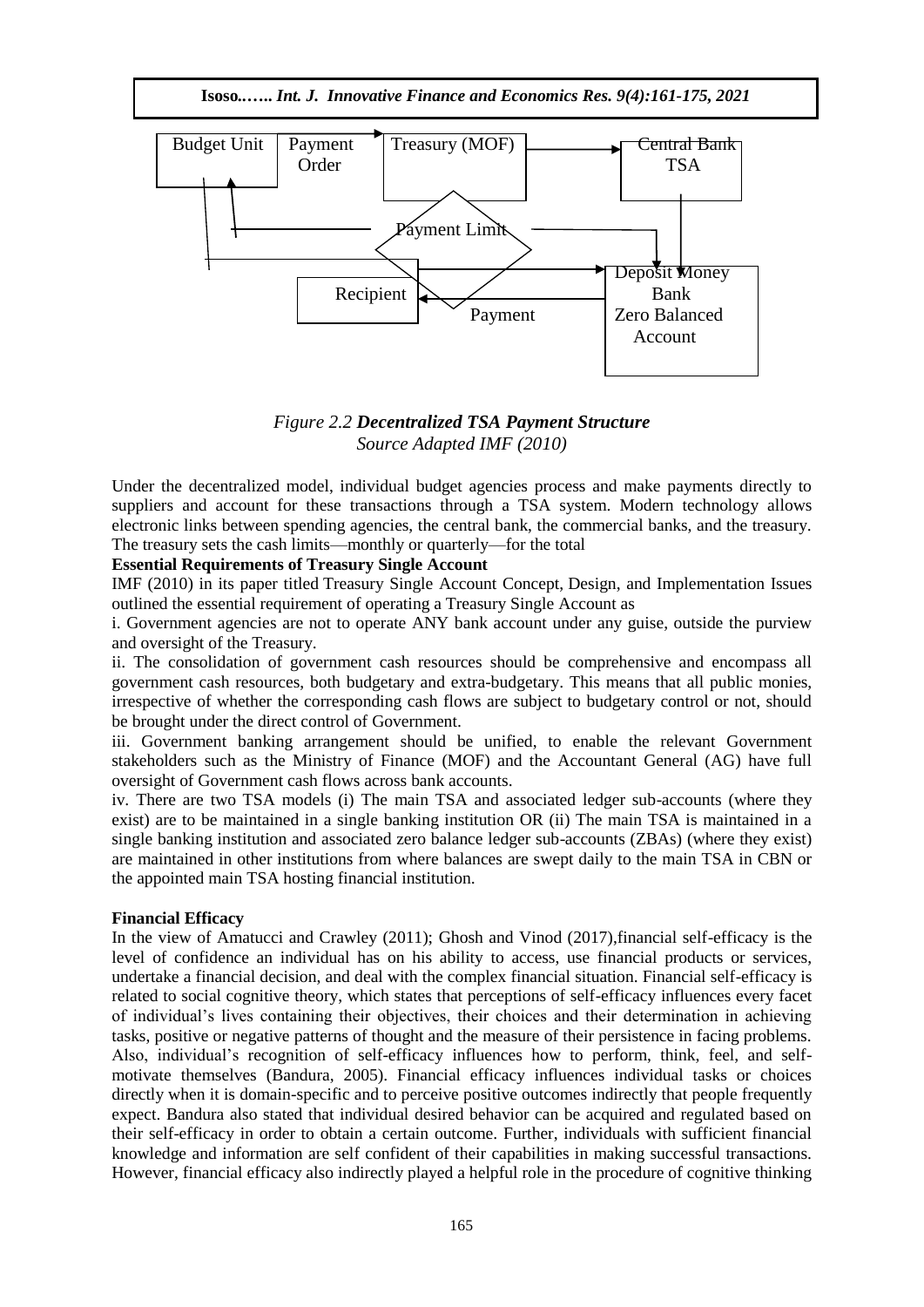to achieve desired action driven by the willpower apart from the skills individuals endowed (Hejazi et al., 2008). Financial self-efficacy (FSE) refers to one's belief in his or her ability to achieve financial goals (Forbes & Kara, 2010).

#### **Government Revenue Generation**

Revenue generation is the heartbeat and path to modern development all over the world (Adesoji & Chike, 2013). It is regarded as the fulcrum of development in any State, for no State can effectively function and carry out its numerous duties to its citizenry without resources in the form of revenue (Olaoye et al., 2009). According to Adebayo (1998), revenue is any income or returns accruing to or derived by the government, any returns by way of interest on loan and divided in respect of shares or interest held by the government any returns by way of interest on loan and dividend in respect of shares or interest held by the government in any company or statutory body. Revenue can be fund required by the government to finance its activities which includes; taxes, donations from individuals and corporations, income from government agencies, income from investments, and income from fund raising activities. Revenue is defined as the funds generated by the government to finance its activities. In other words revenue is the total fund generated by government (Federal, State, Local government) to meet their expenditure for a fiscal year. This refers also to the grand total of money or income received from the source of which expenses are incurred. Dandago and Alabade (2000) described revenue as an income required by government to finance its growing expenditure. This refers to the money government collects for the services that are rendered for the people. The sources of finance used by the central government are mainly taxes paid by the public. It is used to benefit the country. Governments use revenue to better develop the country, to fix roads, build homes, fix schools etc.

Revenue generation is the total amount of monies collected for the duration of a specified period. Government revenue is the money received by a government from taxes and non-tax sources to enable it to undertake government expenditures. Government revenue is derived from tax revenue including taxes on the incomes and wealth accumulation of individuals and corporations and on the goods and services produced, exported and imported. Non-tax revenue includes dividends from governmentowned corporations, central bank revenue and capital receipts in the form of external loans and debts from international financial institutions. It is no longer a gainsay that Nigeria, though an oil and gas producing nation is deeply immersed in 'resource curse' phenomenon which has led to an increased awareness and advocacy towards transparency in the management of revenue from natural resources (Eme et al., 2015). There have been consistent advocacy for accountability and transparency in the application of revenue by Civil Society Organizations (CSOs), fiscal policy experts and other stakeholders. These efforts have not translated to significant gains as the required commitment of political leaders and their civil servant collaborators at all level of governance to plug leakages in the management of public funds is still missing (Eme et al., 2015). Despite the measures the government has taken in broadening the scope of the country's sources of revenues by introducing tax reform measures, particularly policy and regulatory guidelines, including the streamlining of the hitherto complex and multi-layered system, being adopted by federal and state governments. This is an indication that more work has to be done in plugging financial leakages so that more employment opportunities can be created for Nigerians. Aderinokun (2010) also concluded that Lack of transparency is seen as a major hindrance to the creation of a favorable investment climate, better management of public resources and poverty reduction. This emanated from the fact that despite the huge income from oil and gas activities, its citizens do not get commensurate benefits accruing from such enormous resources (Eme et al., 2015).

Usually all government revenue, receipts and income are collected and deposited into a Treasury Single Account, maintained by the country's Central Bank and all payments done through this account as well (Zayol et al., 2017). The purpose is primarily to block public fund leakages and avoid misapplication of the fund as well (Fatile & Adejuwon, 2017). Strengthening control in revenue generation and public fund management in Nigeria provides an opportunity to reduce revenue leakage and stemming of corruption (Eme et al., 2015). This reduces the tendencies for the abuse of power and diversion of revenues which distort policy and politics in Nigeria and undermine the potential for public fund to be used to accelerate economic and social development.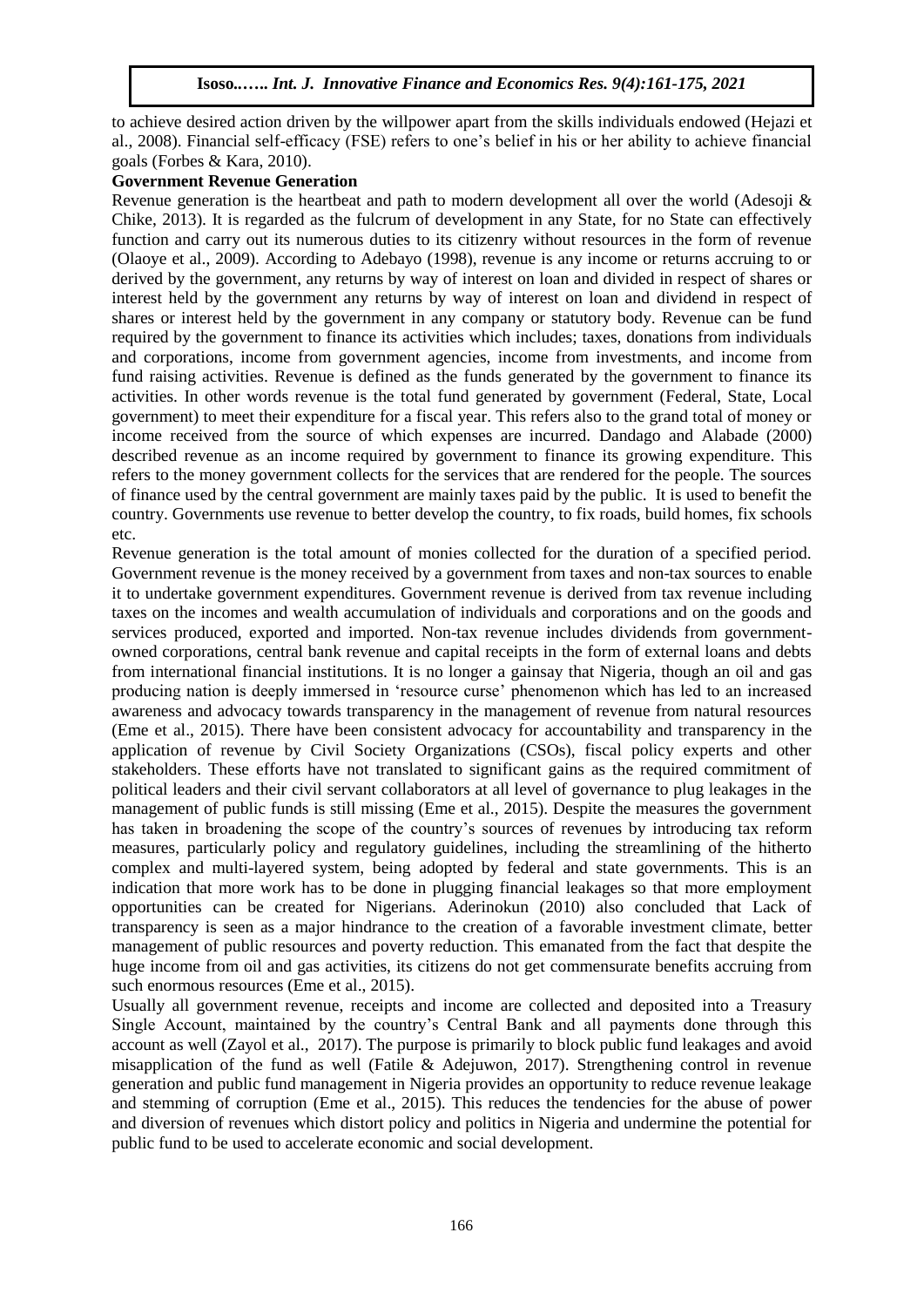#### **2.2 Theoretical Review**

To form a sound foundation, different numbers of theories of socioeconomic accounting are borrowed for Treasury Single Account adoption and implementation (Ekubiat & Ime. 2016). Two of these theories are the underpinning for this study. They are

**Stakeholder Theory**: Stakeholders are people who have classifiable relationships with the organization. Propounded by Freeman, (1984) in his book Strategic Management A Stakeholder Approach points out the groups which are the stakeholders of an organization. Stakeholder theory suggests that a business must seek to maximize value for its stakeholders. Stakeholders' theory provides rich insights into the factors that encouraged government in relation to the adoption and implementation of Treasury Single Account (Ekubiat & Ime. 2016). Stakeholder theory suggests that the purpose of a business is to create as much value as possible for stakeholders. In order to succeed and be sustainable over time, executives must keep the interests of suppliers, customers, employees, communities and shareholders together and going in the same direction. The theory assumed that adoption of Treasury Single Account by the federal government is a product of the pressure from stakeholders/citizens principally against corruption. It suggests that the government will respond to the expectations and concerns of powerful citizens and some of the responses will be in the form of strategic opinions (Yusuf & Mohammed, 2016).

**Incremental Theory**: Another theoretical background of this study is incremental theory by Lindblom, (1959) in his book The Science of Muddling Through Public Administration Review, said the incremental theory was postulated on the basis that human beings are complex in nature and their complexity is engulfed by numerous, intractable problem. Worrisomely, they have low resources and analytical skills to solve their problems. Expanding this, Ogbonna and Amuji (2018) submitted that amidst these obvious challenges, people disagree almost in every aspect and there is no sure way to resolve social problems in a satisfying way. To solve this problem ravaging the existence of man, Lindblom, (1959) submitted that the government, through the appropriate agency, should not only solve the problems analytically but with the use of bounded rationality. Bounded reality is termed a united framework through which the complexities of human in relation to unpatriotic acts such as corruption could be curtailed. Relatively, the nitty-gritty of bounded reality is embedded in the efficacy of the Treasury Single Account (TSA). As noted earlier, the end-point of TSA is to ensure transparency and probity among public office holders, and redistribution of government revenue. The TSA policy is anchored on the incremental model of public policy because it is aimed at increasing government revenue and as a tool to solve manifold problems of social policy such as corruption, no accountability, leakages which have undermined government efforts to fulfill the social contract in delivering public goods to the people.

#### **2.3 Review of Empirical literature**

Ivungu et al., (2020) examined the effect of treasury single account (TSA) on corruption in the Nigerian Public Sector. The extent to which TSA has affected the Corruption Perception Index (CPI) in Nigeria triggered this study. Data were obtained from Transparency International from 2012 to 2014 (before TSA adoption) and 2016-2018 (after TSA adoption), with 2015 as the base year. Data were analysed using descriptive statistics and paired samples t-test statistics. The study findings revealed that there is no significant difference in the mean of corruption perception index (CPI) before and after TSA adoption in Nigeria. The study concludes that TSA has not significantly reduced corruption in the Nigerian public sector. The study recommends that the Federal government should strengthen the judiciary, police, anti-graft agencies and the media in the country to tackle the issues of corruption and ensure transparency, probity and timeliness in handling corruption related cases.

Sam-Quarm et al., (2020) studied the Ramifications of the Treasury Single Account, the Ifmis Platform, and Government Cash Management in Developing Economies in the Wake of the Covid-19 Pandemic Ghana's Empirical Example. The Theoretical Framework of their study was underpinned on the Stakeholder Theory (Freeman, 1984), the Financial Management Theory (Hayes & Nolan, 1974; Kingston, 1973), and the Modern Money Theory (Friedman, 1964; Keynes, 1930; Mitchell-Innes, 1914). It was cross-sectional research through non-probability and purposive sampling with 200 respondents. The study was carried out through face-to-face interviews, structured closed-ended and open-ended Questionnaires which were administered online through email application via Google Forms (as a result of the novel, dreaded, and disruptive Covid-19 pandemic), coupled with PETS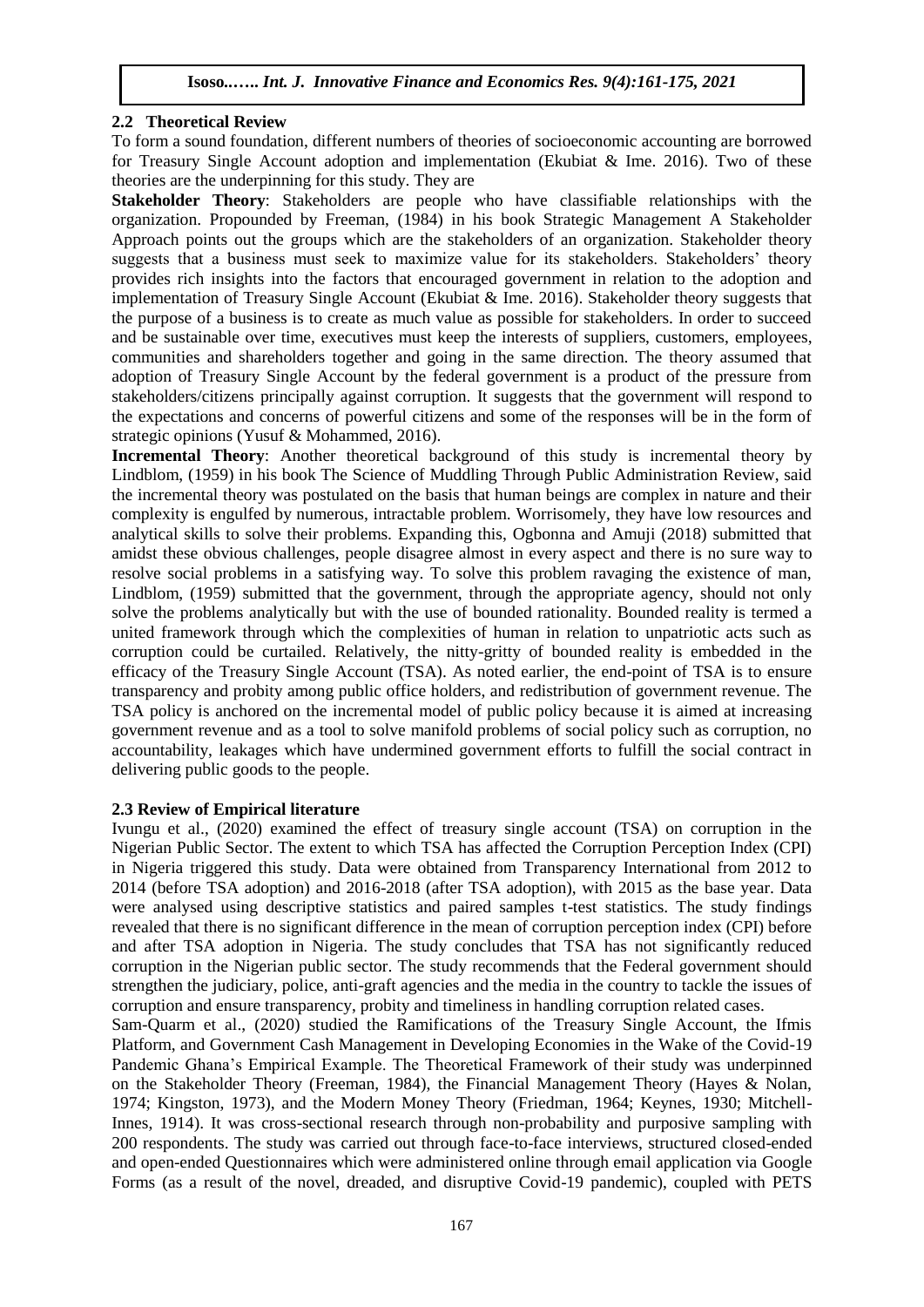(Khan & Pessoa, 2010; Reinikka and Svennson, 2006) resulted in startling revelations. Their major finding was that a government lacking an efficient and effective control over its cash resources will definitely pay for its institutional deficiencies in multiple ways. They recommended the need to constantly and regularly engage the users and managers of the TSA in their capacity training and development in this era of electronic information and the high levels of well-organised and coordinated computerised crime and corruption and that a government lacking an efficient and effective control over its cash resources will pay for its institutional deficiencies in multiple ways. Therefore, the establishment of the TSA in Ghana must be jealously protected and enhanced through the digitization programme and paperless systems, in order to constantly and consistently improve the government's cash management system, budgetary and liquidity controls in this era of the novel, dreaded, and disruptive Covid-19 Pandemic.

Ezinando (2020) carried out a study that determined the effect of Federal Government deposit on the performance of the deposit money banks in Nigeria. Specifically, the study ascertained whether Federal Government deposit on Loan and Advances to the economy improved after the implementation of TSA in Nigeria. Ex-Post Facto research design was adopted for the purpose of this research. The population of the study made up of the Deposit money banks quoted on the Nigerian Stock Exchange. Data were collected from deposit money banks and Central Bank of Nigeria Statistical Bulletin from 2011 to 2018. The hypothesis was tested with regression analysis with aid of e-view 9.0 software package. The study found that the Federal Government Deposit has significantly improved on Loan and Advances to the economy after the implementation of TSA in Nigeria. Based on this, it was recommended that there is a need to establish a unified structure of government bank accounts via a Treasury Single Account (TSA). This, no doubt, will improve cash management and control thereby; receive priority in any public financial management (PFM) reform agenda.

Ilori et al. (2019) examined the implications of TSA from its domestication, identify its benefits, examine the challenges and study its prospects considering the perspectives of the banking sector employees. The descriptive research design was adopted for the study using fifty (50) bank employees within Ondo State, southwestern Nigeria who were randomly selected. SPSS was used to obtained descriptive statistics such as central tendency, the measure of variability, kurtosis and skewness. The study result indicated that there is a strong relationship of up to 0.985 between the opinions of the respondents thus is a strong indication that the application of TSA has led to a reduction of monetary misappropriation and a drastic reduction of corrupt practices. The study suggested that TSA should be implemented in every sector of the economy both public and private to ensure financial prudence, accountability, transparencies and as a tool in monitoring expenses incurred.

Agbo, et al. (2019) examined the effect of treasury single account policy on the cost of revenue generated since its inception in Nigeria. The survey research design was adopted in the study. The staff of Accountant General's office, Auditor General's office, Central Bank of Nigeria and the Federal Ministry of Finance served as the population of study of which a sample of 389 was determined and copies of the questionnaire were accordingly administered them through judgmental sampling technique. Data collected were analysed using Linear Regression analysis. From the analysis, it was revealed that the Treasury Single Account has significant negative effect on cost of revenue generation. The implication of this is that it cost the federal government about N16 billion since adoption and these charges have been pushed back to the citizens by November 2018..In view of this, it is recommended that the Federal Government should intensify its efforts on regulating, harmonizing and if possible absorb portion of these charges to reduce the revenue leakage.

Amos (2018) studied the Effect of Treasury Single Account (TSA) on Financial Accountability, Corruption and Financial Discipline in the Nigerian Public Sector. Survey research design was applied and data were obtained using questionnaire issued to 95 senior and management staff from 5 MDAs in Benue State, Nigeria. The data were analysed using the ANOVA test at 5% level of significance. The results reveal that TSA significantly promotes accountability of public funds in Nigeria, reduces the level of corruption in the Nigerian public sector and enhances financial discipline in the Nigerian public sector. It concluded that TSA has a significant and positive effect on the accountability of public funds, reduction in the level of corruption and enhancing financial discipline. The study recommended that the federal government have to demonstrate the political will to ensure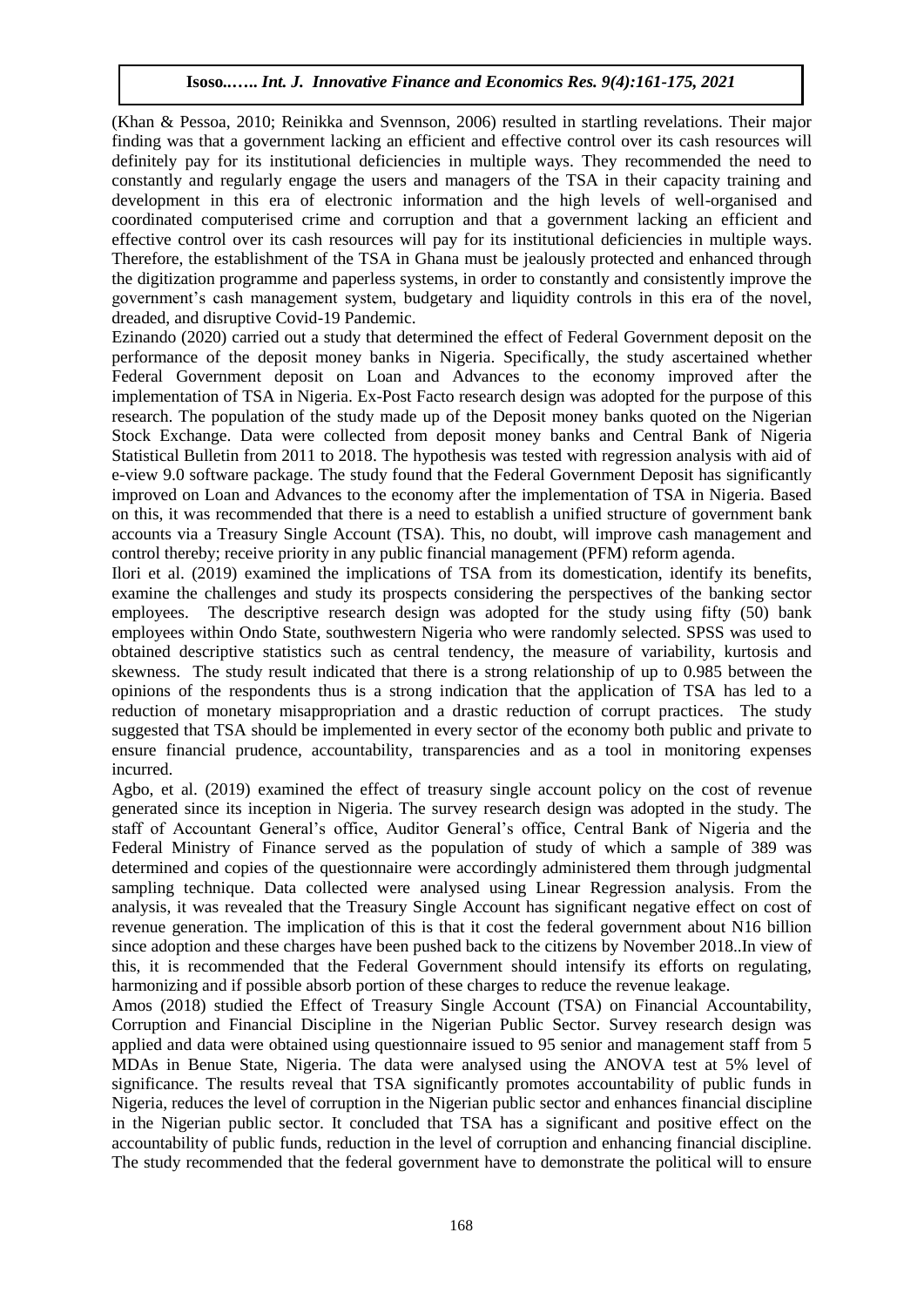the sustainability of TSA policy as well as tenaciously pursue its implementation by states and local governments in the country.

Ganyam (2018) determined the effect of TSA on financial accountability, corruption and financial discipline in the Nigerian public sector. The study used survey research design. Data were obtained from questionnaire issued to 95 senior and management staff from 5 MDAs in Benue State, Nigeria. The data were analysed using the ANOVA test at 5% level of significance. Findings from the study revealed that TSA significantly promotes accountability of public funds in Nigeria, reduces the level of corruption in the Nigerian public sector and enhances financial discipline in the Nigerian public sector.

Ofurum et al. (2018) carried out empirically study and examined the extent to which TSA has improved Federally Collected Revenue (FCR) and Gross Domestic Product (GDP) of the economy. Secondary data sources from Central Bank of Nigeria statistical bulletin and economic reports were utilized for the study. The observations were recorded on quarterly basis from Q3-2013 to Q2-2017. The data were divided into two periods Pre TSA period (Q3-2013 to Q2-2015) and Post TSA period (Q3-2015 to Q2-2017). A pre post analysis (difference in means test) was carried out using SPSS version 2.0. Analysis shows that the implementation of TSA has a negative and significant effect on FCR. However, further findings revealed that GPD of the country significantly increased after the implantation of TSA. It was recommended that periodic appraisal of each revenue generating sector be made so that some sectors that are not performing as they ought to will not feel covered by those that are doing better.

Ofor, et al. (2017) studied the Effect of Treasury Single Accounts (TSA) on the Performance of Ministries, Departments and Agencies (MDA) in Nigeria. The study however, examines the effect of the TSA policy on the performances of federal government MDAs in Nigeria. The study basically relied on primary data which was obtained through questionnaire designed and administered to 75 respondents drawn from the federal government ministries, departments, agencies and parastatals (MDA) within Anambra metropolis in the eastern part of Nigeria. Analysis was based on the Wilcoxon sign test. The study empirically establishes through available statistics the effect of implementing TSA on the performance of government ministries, departments and agencies in Nigeria. The result of this research indicate that the institutionalization of TSA has significantly affected and improved the performance of federal government MDAs at 5% level of significance which goes further to confirm that treasury single account is capable of blocking financial loopholes in revenue generation and promoting transparency and accountability. However, this is in line with Bashir (2016) who posited that TSA is capable of plugging financial loopholes, promoting transparency and accountability in the public Financial System. It is therefore recommended that government should enforce the adoption of TSA and ensure that it is mandatory for all MDAs and parastatals in the country.

Nwaorgu and Ezenwaka (2017) ascertained effect of treasury single account and accountability in the Nigeria Public Sector. A descriptive survey research design was used. The population of this study consisted of 600 staff of the four federal health tertiary institutions drawn from Account Departments and simple size of 250 Account Departments staffs were selected using the proportionate random sampling technique. A structured 25-item validated questionnaire was used for data collection. The reliability of the instrument was ensured using pilot test technique, which was analyzed using Cronbach alpha method and yielded an overall reliability co-efficient of 0.85 with the aid of statistical package for social science (SPSS) 20.0. Data were analyzed using descriptive statistics and one regression models for the research questions and for test of hypotheses at 0.05 level of significance. Findings showed that adaptation of a treasury single account and accountability (TSA) in the Nigeria public sector is capable of increasing revenue generation by plugging financial loopholes, promoting transparency and accountability in federal health tertiary institutions in South-East Nigeria.

The review of literature reveals several gaps in the studies. First, there is no adequate knowledge of TSA and its possible benefits to a nation like Nigeria. Most studies are of the view that TSA has a positive effect on government revenue, while others are not in agreement with these results. In addition, most previous studies in recent times have focused on effects of TSA on Financial institutions such as banks (Ndubuaku, 2017; Olaoye & Talabi 2019; Ashibogwu, 2019). Some of the studies focused on single state while some on one higher institution, (Igbekoyi & Agbaje, 2017; Ashibogwu, 2019) but no known study have focused on more than one state involving bursars and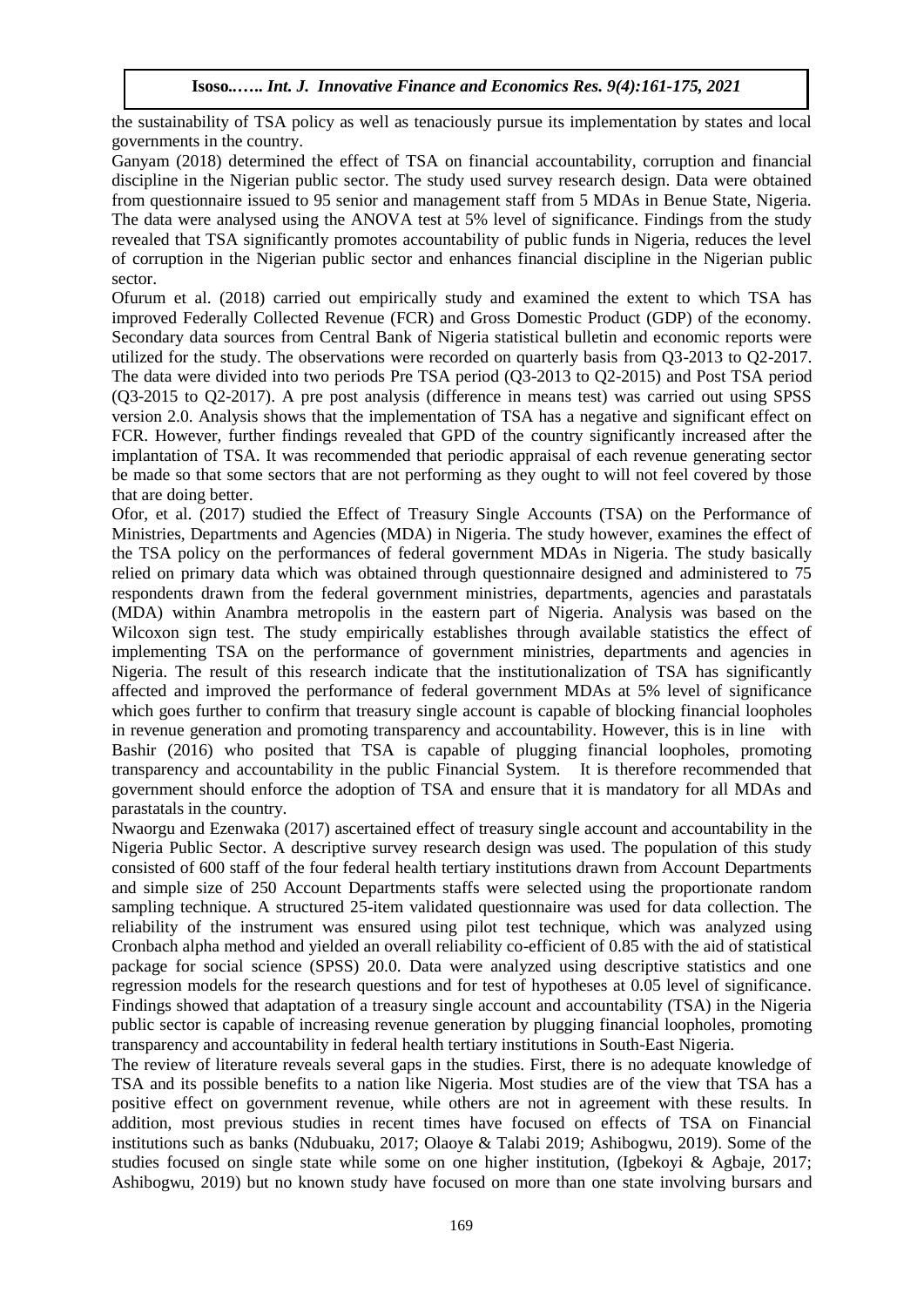deputy bursars of the higher institutions. This study therefore extended to all the six (6) states in South-South Nigeria. Again no known studies to the best of our knowledge have been carried out post covid-19 pandemic, hence the essence of this study. This study therefore focused on the influence of TSA on financial efficacy of public finance administration in Nigerian in terms of revenue generation

#### **3. METHODOLOGY**

Descriptive survey design was adopted in this study. This study covers population of 96 bursars and deputy bursars of the 48 federal and state tertiary institutions in South-South (Akwa-Ibom, Bayelsa, Cross-River, Delta, Edo and Rivers,) Nigeria. The federal and state owned tertiary institutions comprise universities, polytechnics and colleges of education. Census method was used to study the entire population. The population is 96 which were regarded not too large for the study. The instrument for data collection of this study was a structured questionnaire titled Influence of Treasury Single Account on financial efficacy in public sector administration. Expert validity and Cronbach Alpha coefficient were used for validity and reliability measurements of instruments respectively. Descriptive and inferential statistics (regression analysis) were used for data analysis with the aid of SPSS software.

# **4. RESULTS AND ANALYSIS Descriptive Analysis**

#### **Centralised TSA**

#### **Table 4.1: Centralised TSA as a dimensionof TSA implementation**

|                    |    | Minimum | Maximum | Sum | Mean | <b>Std. Deviation</b> |
|--------------------|----|---------|---------|-----|------|-----------------------|
| CTSA1              | 90 |         |         | 357 | 3.97 | .181                  |
| CTSA2              | 90 |         |         | 357 | 3.97 | .181                  |
| CTSA3              | 90 |         |         | 357 | 3.97 | .181                  |
| CTSA4              | 90 |         |         | 357 | 3.97 | .181                  |
| CTSA5              | 90 |         |         | 356 | 3.96 | .207                  |
| Valid N (listwise) | 90 |         |         |     |      |                       |

#### **Source: SPSS 21.0 Window output (based on 2021 field survey data)**

From the descriptive statistics table above, under the TSA, it shows centralized TSA constructs as a dimension of TSA implementation for financial efficacy have high means greater than the criterion mean of 3, indicating that there are evenly distributed and agreed to the importance of centralized TSA for financial efficacy actualization in public sector in Nigeria.

## **Decentralised TSA**

**Table 4.2: Decentralised TSA as a dimensionof TSA implementation**

|                    |    | Minimum | Maximum | Sum | Mean | Std. Deviation |
|--------------------|----|---------|---------|-----|------|----------------|
| DTSA1              | 90 |         |         | 356 | 3.96 | .207           |
| DTSA2              | 90 |         |         | 355 | 3.94 | .230           |
| DTSA3              | 90 |         |         | 356 | 3.96 | .207           |
| DTSA4              | 90 |         |         | 355 | 3.94 | .230           |
| DTSA5              | 90 |         |         | 357 | 3.97 | .181           |
| Valid N (listwise) | 90 |         |         |     |      |                |

#### **Source: SPSS 21.0 Window output (based on 2021 field survey data)**

Similarly, from the descriptive statistics table above, under the decentralized TSA dimension of TSA implementation, the construct have mean score that is greater than 3, indicating that there are evenly distributed and agreed to the importance of decentralized TSA for financial efficacy actualization in the Nigerian public sector.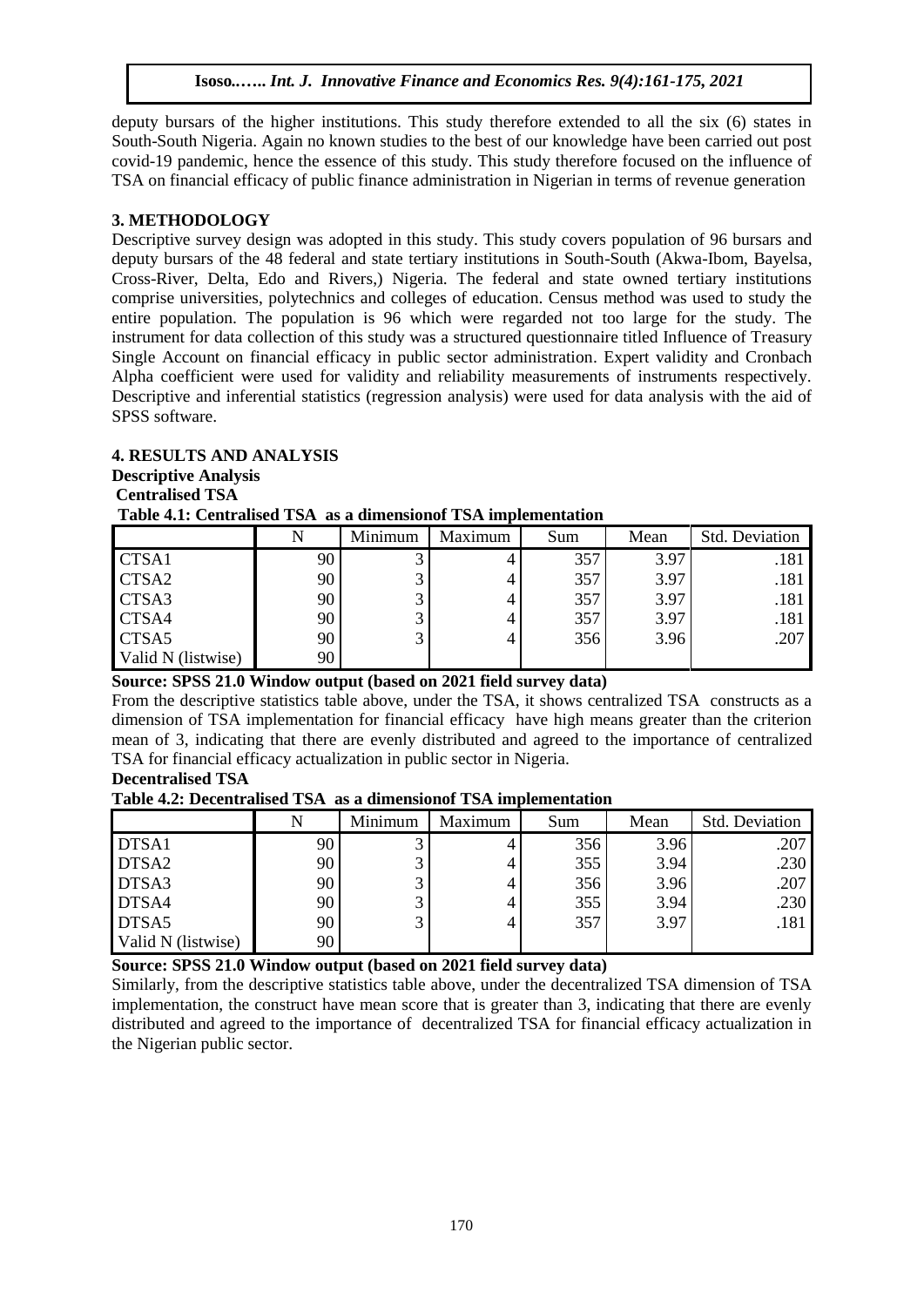| Table 4.3: Revenue generation as a measure Financial efficacy |    |         |         |     |      |                |
|---------------------------------------------------------------|----|---------|---------|-----|------|----------------|
|                                                               |    | Minimum | Maximum | Sum | Mean | Std. Deviation |
| <b>REVGEN1</b>                                                | 90 |         |         | 357 | 3.97 | .181           |
| REVGEN2                                                       | 90 |         | 4       | 357 | 3.97 | .181           |
| REVGEN3                                                       | 90 |         | 4       | 357 | 3.97 | .181           |
| REVGEN4                                                       | 90 |         | 4       | 356 | 3.96 | .207           |
| <b>REVGEN5</b>                                                | 90 |         | 4       | 357 | 3.97 | .181           |
| Valid N (listwise)                                            | 90 |         |         |     |      |                |

**Financial Efficacy Table 4.3: Revenue generation as a measure Financial efficacy** 

#### **Source: SPSS 22.0 Window output (based on 2021 field survey data)**

From the descriptive result analysis as shown on the table above on measures of financial efficacy in the public sector, constructs of level of revenue generation all have a mean value greater than 3, the criterion mean, indicating that they are evenly distributed. In addition, they also indicated that they strongly agreed that TSA implementation influences financial efficacy in the system. This is buttressed by the positive standard deviation values of which they all have.

## **Testing of Hypothesis**

**H01:** Centralized TSA does not have any relationship with revenue generation in the Nigerian public sector.

#### **Table 4.4: Regression Result for Hypothesis One.**

| Model |                     | R Square | Adjusted R | Std. Error of | <b>Change Statistics</b> |          |
|-------|---------------------|----------|------------|---------------|--------------------------|----------|
|       |                     |          | Square     | the Estimate  | R Square                 | F Change |
|       |                     |          |            |               | Change                   |          |
|       | $.873$ <sup>a</sup> | .761     | .759       |               | .761                     | 280.948  |

| Model | <b>Change Statistics</b> |     |               |  |  |  |  |
|-------|--------------------------|-----|---------------|--|--|--|--|
|       | 10 <sup>2</sup><br>df I  | df2 | Sig. F Change |  |  |  |  |
|       | ۰a                       | 88  | 000           |  |  |  |  |

a. Predictors: (Constant), CTSA

| Coefficients <sup>a</sup> |            |                                |            |                              |        |       |  |
|---------------------------|------------|--------------------------------|------------|------------------------------|--------|-------|--|
| Model                     |            | Unstandardized<br>Coefficients |            | Standardized<br>Coefficients |        | Sig.  |  |
|                           |            |                                | Std. Error | Beta                         |        |       |  |
|                           | (Constant) | 1.005E-013                     | .237       |                              | .000   | 1.000 |  |
|                           | CTSA       | 000.1                          | .060       | .873                         | 16.762 | .000  |  |

| Model |            | <b>Collinearity Statistics</b> |      |  |  |
|-------|------------|--------------------------------|------|--|--|
|       |            | Tolerance                      | ЛF   |  |  |
|       | (Constant) |                                |      |  |  |
|       | ∧ יאידיר   | .000                           | .000 |  |  |

a. Dependent Variable: REVGEN

Source: SPSS version 21 Window Output, 2021.

Given that for hypothesis one, the significant is .000 which is less than 0.05; there is a significant relationship between centralized TSA and revenue generation in public sector in Nigeria. With the R (Coefficient of Correlation) there is 87% direct relationship between Centralized TSA and Revenue generation in public sector in Nigeria. R–square value of .76.1% shows that Centralized TSA implementation can influence level of revenue generation in public sector in Nigeria to a high degree. With a beta coefficient of (0.873) positive shows that 1% rise in centralized TSA implementation would result in 0.873 (87%) increase in level of revenue generation in the public sector in Nigeria.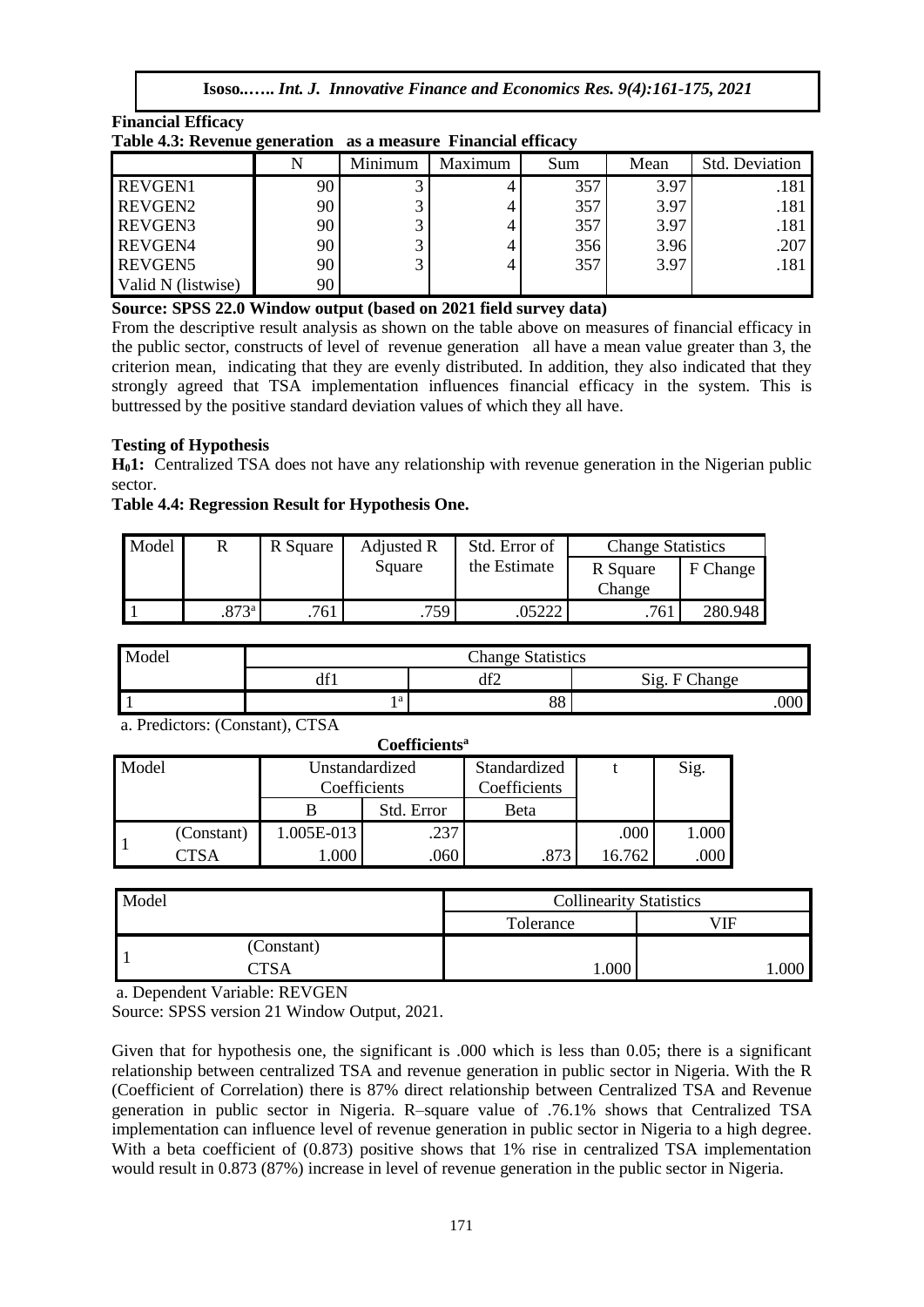**H02:** Decentralized TSA does not have any relationship with revenue generation in the Nigerian Public sector.

| Model |      | R Square | Adjusted R | Std. Error of | <b>Change Statistics</b> |          |
|-------|------|----------|------------|---------------|--------------------------|----------|
|       |      |          | Square     | the Estimate  | R Square                 | F Change |
|       |      |          |            |               | Change                   |          |
|       | 277a | 142      | 132        | 09904         | .142                     | 14.574   |

| Table 4.5: Table of Regression Result for Hypothesis Two |  |
|----------------------------------------------------------|--|
|                                                          |  |

| Model | <b>Change Statistics</b> |           |               |  |  |  |
|-------|--------------------------|-----------|---------------|--|--|--|
|       | 10 <sup>2</sup><br>dt l  | AF<br>412 | Sig. F Change |  |  |  |
|       | ١a                       | oc<br>oo  | .000          |  |  |  |

a. Predictors: (Constant), DTSA

| <b>Coefficients</b> <sup>a</sup> |            |       |                             |                              |       |      |  |
|----------------------------------|------------|-------|-----------------------------|------------------------------|-------|------|--|
| Model                            |            |       | Unstandardized Coefficients | Standardized<br>Coefficients |       | Sig. |  |
|                                  |            |       | Std. Error                  | Beta                         |       |      |  |
|                                  | (Constant) | 2.813 | .302                        |                              | 9.316 | .000 |  |
|                                  | DTSA       | .291  | .076                        |                              | 3.818 | .000 |  |

| Model |             | <b>Collinearity Statistics</b> |      |  |  |
|-------|-------------|--------------------------------|------|--|--|
|       |             | Tolerance                      | ЛF   |  |  |
|       | (Constant)  |                                |      |  |  |
|       | <b>YTSA</b> | .000                           | .000 |  |  |

a. Dependent Variable: REVGEN

Source: SPSS version 21 Window Output, 2021.

For hypothesis two, the significant is .000 which is less than 0.05; there is a significant relationship between decentralized TSA and level of revenue generation in public sector in Nigeria. With the R (Coefficient of Correlation) there is 37.7% direct relationship between decentralized TSA and revenue generation in public sector in Nigeria. R–square value of 14.2% shows that decentralized TSA implementation can influence level of revenue management in public sector in Nigeria to a very low degree. With a beta coefficient of (0.377) positive shows that 1% rise in decentralized TSA implementation would result in 0.377 (38%) increase in level of revenue generation in the public sector in Nigeria.

## **DISCUSSION OF FINDINGS**

The analysis has shown that the analysis of the primary data from this study TSA implementation (both centralized and decentralized) has shown that they have a very strong and positive with financial efficacy in public sector in Nigeria especially looking at the measures of revenue generation.

# **Centralized TSA and budget management**

Looking at the hypotheses that are tested to ascertain the relationship between Centralized TSA and financial efficacy of public sector institutions, they showed positive and significant relationship and effect. For hypothesis one which says that Centralized TSA does not have any relationship with revenue generation in the Nigerian public sector., using the value of R value (0.873) and P- level of 0.000, the alternate was accepted as there is a significant relationship between centralized TSA and level of revenue generation in public sector in Nigeria. The result shows that 87.3% of the changes in financial efficacy in terms of level of revenue generation is accounted for by the implementation of centralized TSA. In addition, the result for R–square value of .761 shows that 76.1% of total variation in financial efficacy in terms of level of revenue generation was due to the effect of Centralized TSA implementation in the public sector, whilst 0**.**759 on adjusted bases, financial efficacy was 76 % relative to the centralized TSA. This shows that Centralized TSA implementation can influence level of revenue generation in public sector in Nigeria to a high degree. In addition, with a beta coefficient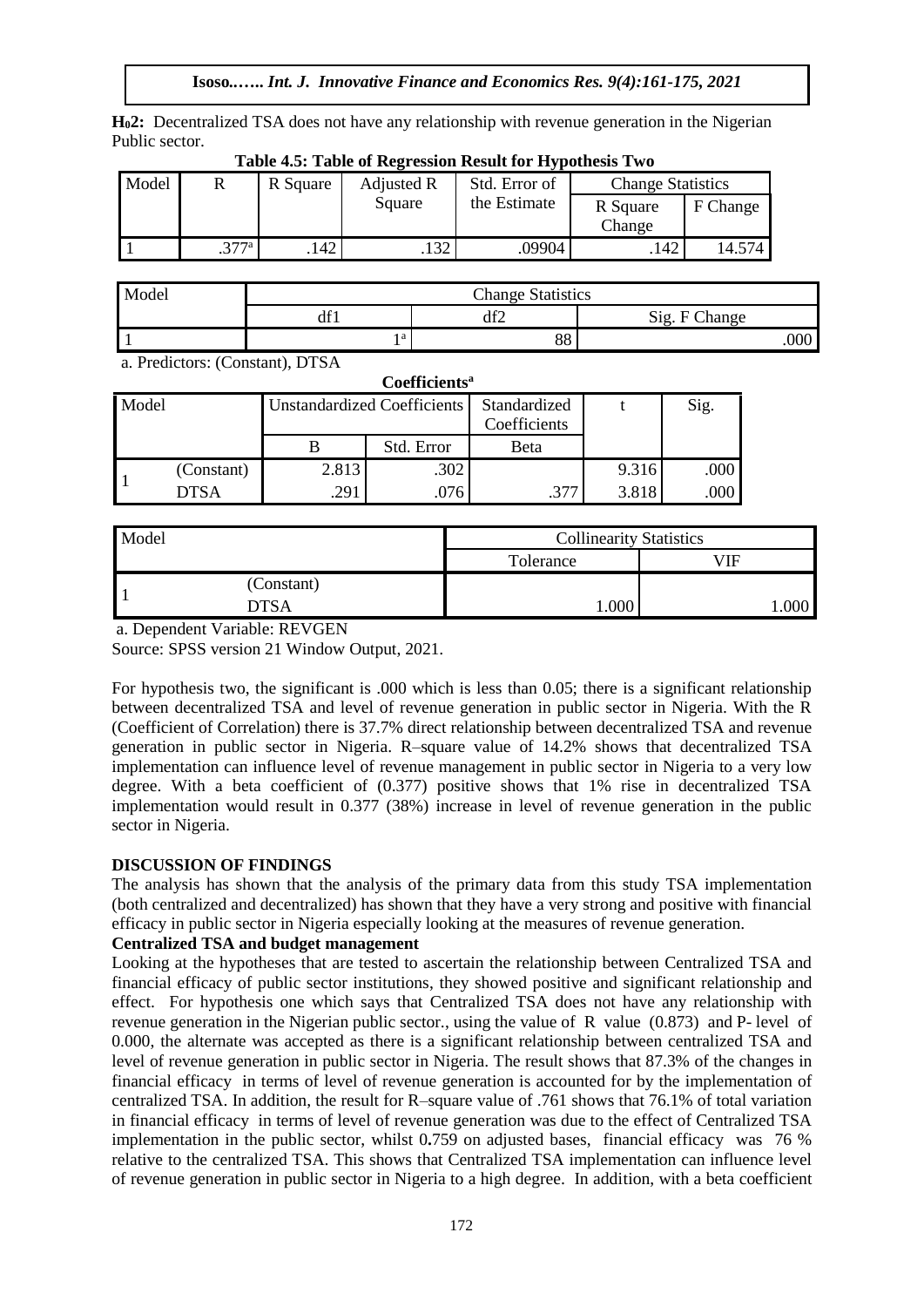of (0.873) positive shows that 1% rise in centralized TSA implementation would result in 0.873 (87%) increase in level of revenue generation in the public sector in Nigeria. Finding in line with the studies of (Offor et al., 2017; Fatile & Adejuwon, 2017). The findings here are in agreement with the works of Fatile and Adejuwon, (2017), Igbekoyi and Agbaje (2017), Ganyam (2018), Ilori et al. (2019) whose studies indicated that TSA implementations has a positive and significant relationship with financial accountability and increase in revenue generation in public institutions in Nigeria.

## **Decentralized TSA and financial efficacy**

Looking at the hypothesis that is tested to ascertain the relationship between decentralized TSA and public sector financial efficacy, it showed positive and significant relationship and effect as well however on a varying degree. For hypothesis two which says that decentralized TSA does not have any relationship with revenue generation in the Nigerian public sector. Using the value of R value (0.377) and P- level of 0.000, the alternate was accepted as there is a significant relationship between decentralized TSA and level of revenue generation in public sector in Nigeria. The result shows that 37.7% (table 4.5) of the changes in financial efficacy in terms of level of revenue generation is accounted for by the implementation of decentralized TSA. In addition, the result for R–square value of .142 shows that 14.2% of total variation in financial efficacy in terms of level of revenue generation was due to the effect of decentralized TSA implementation in the public sector, whilst 0**.**132 on adjusted bases, the financial efficacy was just 13.2% relative to the decentralized TSA. This shows that decentralized TSA implementation can influence level of revenue management in public sector in Nigeria to a very low degree. Furthermore, with a beta coefficient of (0.377) positive shows that 1% rise in decentralized TSA implementation would result in 0.377 (38%) increase in level of revenue generation in the public sector in Nigeria. Finding in line with the studies of (Adegoji & Chike, 2013; Nwaorgu & Ezenwaka, 2017; but dis agrees with Ofurum et al., 2018).

#### **5. CONCLUSIONS AND RECOMMENDATIONS**

The result obtained shows that Centralized TSA has a very strong and positive relationship with level of revenue generation in public sector in Nigeria. However, decentralized TSA implementation has a weak but positive relationship with level of revenue generation in the public sector in Nigeria. Based on the findings made in the course of this study, the following recommendations are hereby suggested:

- i. TSA implementation is essential for actualization of financial efficacy in the public sector thus government should ensure that they put in place structures that would ensure that TSA operations are hitch free and actualized the intended purpose by which it was introduced.
- ii. The institutions studied should focus on centralized TSA implementation more than the decentralized TSA implementation. This is important as the study result showed that centralized TSA has more effect on financial efficacy in terms of revenue generation.

#### **REFERENCES**

- Abdulrasheed, B. & Yusuf, A. (2016). Treasury single account (TSA), as a tool for managing public finances in Nigeria. A seminar presented at the department of Accounting, faculty of management sciences, *Usmanu Danfodiyo University Sokoto*.
- Adebisi, J., & Okike, B. (2016). The Adoption of the treasury single account (TSA) and its effect on revenue leakages of Nigerian states. *American Research Journal of Business And Management, 2*(4) 1-10.
- Aderinokun, K. (2010). Crisis Rocks NEITI over Allegation of Corruption, *This Day* Lagos, Tuesday, 24 August.
- Adesoji, A. & Chike, F., (2013). The effect of internal revenue generation on TSA Implementation in Nigeria
- Agbo, O., Suleiman, S. L. J & Okwoli, A. A.(2019). Effects of treasury single account on cost of revenue generation in Nigeria. *International Journal Of Business Marketing And Management (IJBMM) 4*(8) 16-23
- Amatucci, F. M., & Crawley, D. C. (2011). Financial self-efficacy among women entrepreneurs. *International Journal Of Gender And Entrepreneurship*, *3*(1), 23–37.
- Amos, G., (2018) Effect of treasury single account (TSA) on financial accountability, corruption and financial discipline in the Nigerian public sector. Research gate.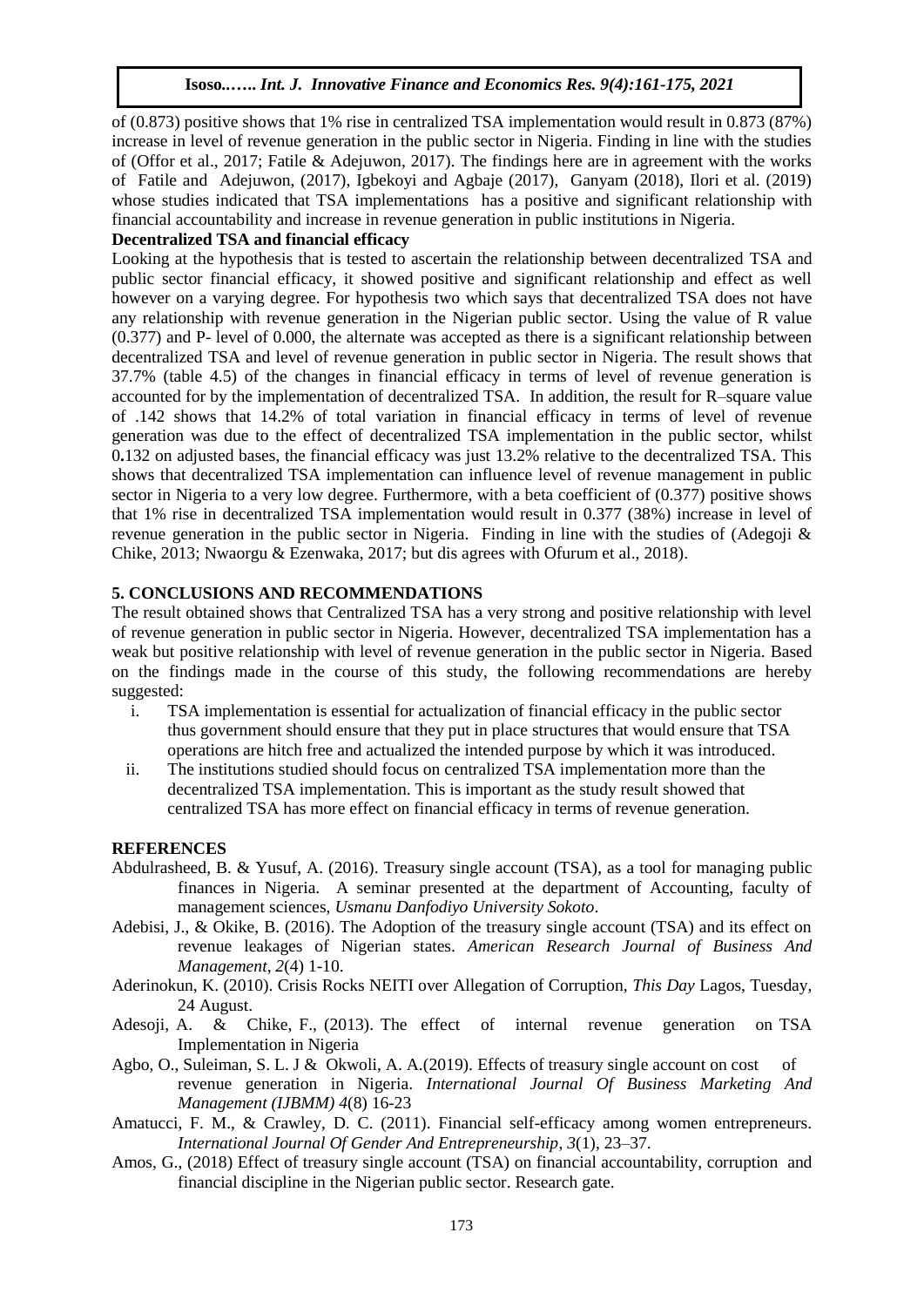- Ayoade, A. A., Adegbola, M. M. A., Caroline, B., Olaniyan, I. H., & Akinde, B. O., (2020)Effect of treasury single account on public funds management in government establishment. *International Journal of Academic Management Science Research. 4*(8), 233-246.
- Bashir, Y. M. (2016). Effects of treasury single account on public finance management in Nigeria. *Research Journal of Finance and Accounting*, *7*(6), 164-170.

Central Bank of Nigeria, (2014). 235th Monetary policy committee, Abuja, Central Bank of Nigeria.

- Chijioke, N., & Orioha, L. (2016). TSA and the challenge of resource allocation. *The guardian newspaper online*. Guardian.ng/features/tsa-and-challenge-of-resource-allocation
- Dandago, K. I. & Alabade, J. O. (2000) *Taxation and tax administration in Nigeria.* Triumph publishing company ltd.
- Effiong, S. A., Oro, M. & Ogar, S. (2017) Treasury single account (TSA), Integrated payroll and personnel information system (IPPIS), and integrated financial management information system (IFMIS): Application and implementation effects on fraud management in the public sector in Nigeria. *Journal of Business and Management (JOSR-JMB). 19*(8), 22 - 30
- Ekubiat, J., & Ime, E. (2016). Adoption of treasury single account (TSA) by State Governments of Nigeria: Benefits, challenges and prospects. *Journal of Finance And Accounting, 4*(3), 126- 130.
- Eme, O. I., Chukwurah, D., & Iheanacho, E. N. (2015). An analysis of pros and cons treasury single account policy in Nigeria. *Arabian journal of business and management review* , *5*(4).
- Ezinando, E. E. (2020). Treasury single account (TSA) and performance of deposit moneybanks in Nigeria: A comparative analysis. *International Journal of Innovative Finance And Economics Research 8*(2), 103-112
- Fatile, J., & Adejuwon, K. (2017). Implication of treasury single account (TSA) on the cost of governance in Nigeria: Buhari civilian administration in perspectives. *International Journal of Advanced Studies In Economics and Public Sector Management, 5*(2), 13-29.
- Forbes, J., & Kara, S. M. (2010). Confidence mediates how investment knowledge influences investing self-efficacy. *J. Econ. Psychol.* 31, 435–443.
- Ganyam, A. (2018). Effect of treasury single account (TSA) on financial accountability, corruption and financial discipline in the Nigerian public sector. *ResearchGate*. *2*(34).
- Ghosh, S., & Vinod, D. (2017). What constrains financial inclusion for women? Evidence fromIndian micro data. *World development*, *92*, 60–81.
- Hejazi, E., Shahraray, M., Farsinejad, M., & Asgary, A. (2008). Identity styles and academic achievement: Mediating role of academic self-efficacy. *Social psychology of education*, *12*(1), 123–135.
- Igbekoyi, O., & Agbaje, W. (2017). An assessment of the implication of Treasury Single Account. *European Journal of Accounting Auditing And Finance Research, 5*(8), 33-49.
- Ilori, F.O., Efuntade, A. O., Jemiseye A. P., & Iloro, A. D. (2019). Implementation effect oftreasury single account on the Nigerian economy: The perspective of banking sector. *European Journal of Accounting, Auditing and Finance Research,7*(10) 23 – 31
- Ivungu, J. A., Ganyam, A. I., Agbo, A., & Ola, P. O. (2020). Effect of treasury single account (TSA) on corruption in the Nigerian public sector. *International Journal Of Academic Research in Business And Social Sciences, 10*(3),43–53.
- Lindblom, C. E. (1959). The science of muddling through. *Public administration review*, *19*(4), 79- 88.
- Ndubuaku, V. (2017) Impact of treasury single account on the performance of the banking sector in Nigeria, *Journal Of Economics and Finance (IOSR-JEF). 8*(4)
- Nwaorgu, I., & Ezenwaka, F. (2017). Treasury single accounting (TSA) and public sector accountability in Nigeria. *Journal of Economics, Management and Trade, 19*(4), 1-8.
- Obinna, C. (2015), Banks face liquidity strain as FG fully enforces treasury single account, *Thisday*, Monday, 11 August, 52
- Ofor, N. T., Omaliko, L. E. & Okoli, F. C. (2017) Effect of treasury single accounts (TSA) on the Performance of Ministries, Departments and Agencies (MDA) in Nigeria. *Trends Economics and Management*. *29*(2), 59–67